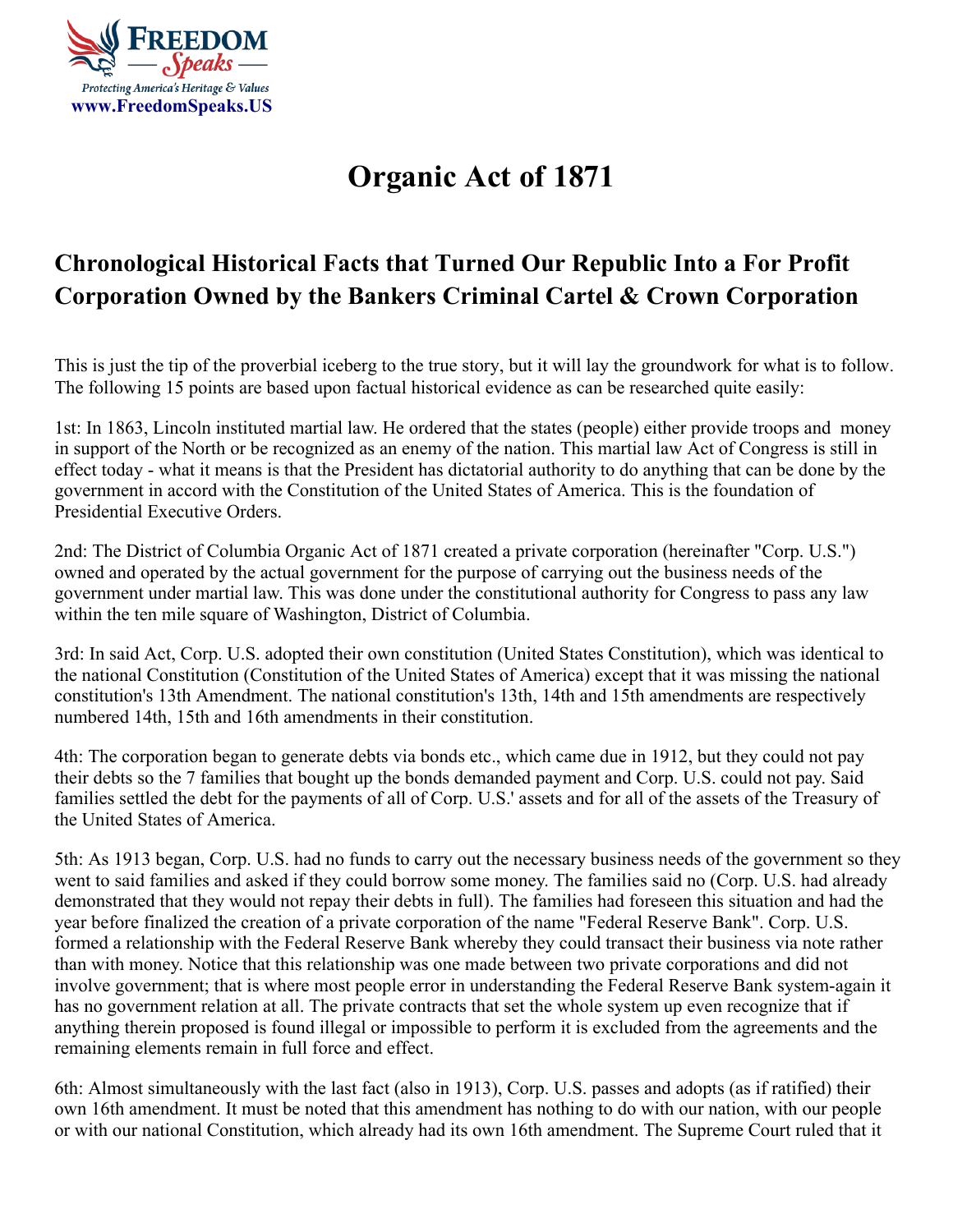did nothing that was not already done other than to make plain and clear the right of the United States (Corp. U.S.) to tax corporations. We agree, considering that they were created under the authority of Corp. U.S.

7th: Next (also 1913) Congress passed and entered the 17th amendment as ratified, even though the states had no opportunity to ratify the same. This amendment is not only not ratified, it is not constitutional; the Constitution forbids Congress from even discussing the matter of where Senators are elected.

8th: In 1914, the Freshman class and all Senators that successfully ran for re-election in 1913 by popular vote are seated in Corp. U.S. capacity only.

9th: In 1917, Corp. U.S. enters WWI and passes their Emergency War Powers, and Trading with the Enemies Acts.

10th: In 1918, President Wilson is re-elected by the Electoral College but their election is required to be confirmed by the constitutionally set Senate; where in the new Corp. U.S., only Senators were allowed to participate in the Electoral College vote confirmation. The only authority that could possibly have been used for electoral confirmation was corporate only. Therefore, President Wilson was not confirmed into office for his second term as President of the United States of America and was only seated in the Corp. U.S. Presidential capacity. Therefore the original jurisdiction government's seats were vacated because the people didn't seat any original jurisdiction government officers.

11th: In 1933, the Trading with the Enemies Act is adjusted to recognize the people of the United States of America as enemies of Corp. U.S.

12th: In 1944, under the Bretton Woods Agreement, Corp. U.S. is quit claimed to the International Monetary Fund, and becomes a foreign controlled private corporation.

13th: Some time after 1935, you ask Social Security Administration for a relationship with their program. They create an entity with a name (that sounds like your name but is spelled with all capital letters) and a depository account number in the Social Security General Trust Fund (GTF). They give you the Social Security card which identifies you as the single person with authority to control the entity they created (on review: you may notice that the Social Security Administration was the creator of the entity, the GTF is its beneficiary and you were made its Trustee.) More importantly: this capacity does not limit you or your capacity to act in your sovereign capacity in any way.

14th: In 1968, at the national governors' conference in Lexington, Kentucky, the IMF leaders of the event proposed the dilemma the State governors were in for carrying out their business dealings in Federal Reserve Notes (foreign notes), which is forbidden in the national and State constitutions, alleging that if they did not do something to protect themselves the people would discover what had been done with their money and would likely kill them all and start over. They suggested the States form corporations like Corp. U.S. and showed the advantages of the resultant uniform codes that could be created, which would allow better and more powerful control over the people.

15th: By 1971, every State government in the union of States had formed such private corporations (Corp. State), in accord with the IMF admonition, and the people ceased to seat original jurisdiction government officials in their State government seats.

Now, having stated these historical facts, we ask you not to believe us, but rather prove these facts for yourself. We then ask you to contact us with any evidence you find that proves or disproves these facts.

When you find there is no error, then remember these simple facts and let no one dissuade you from the truth.

The Bottom Line: when you speak about these private foreign corporations, remember that is what they are and stop calling them government.